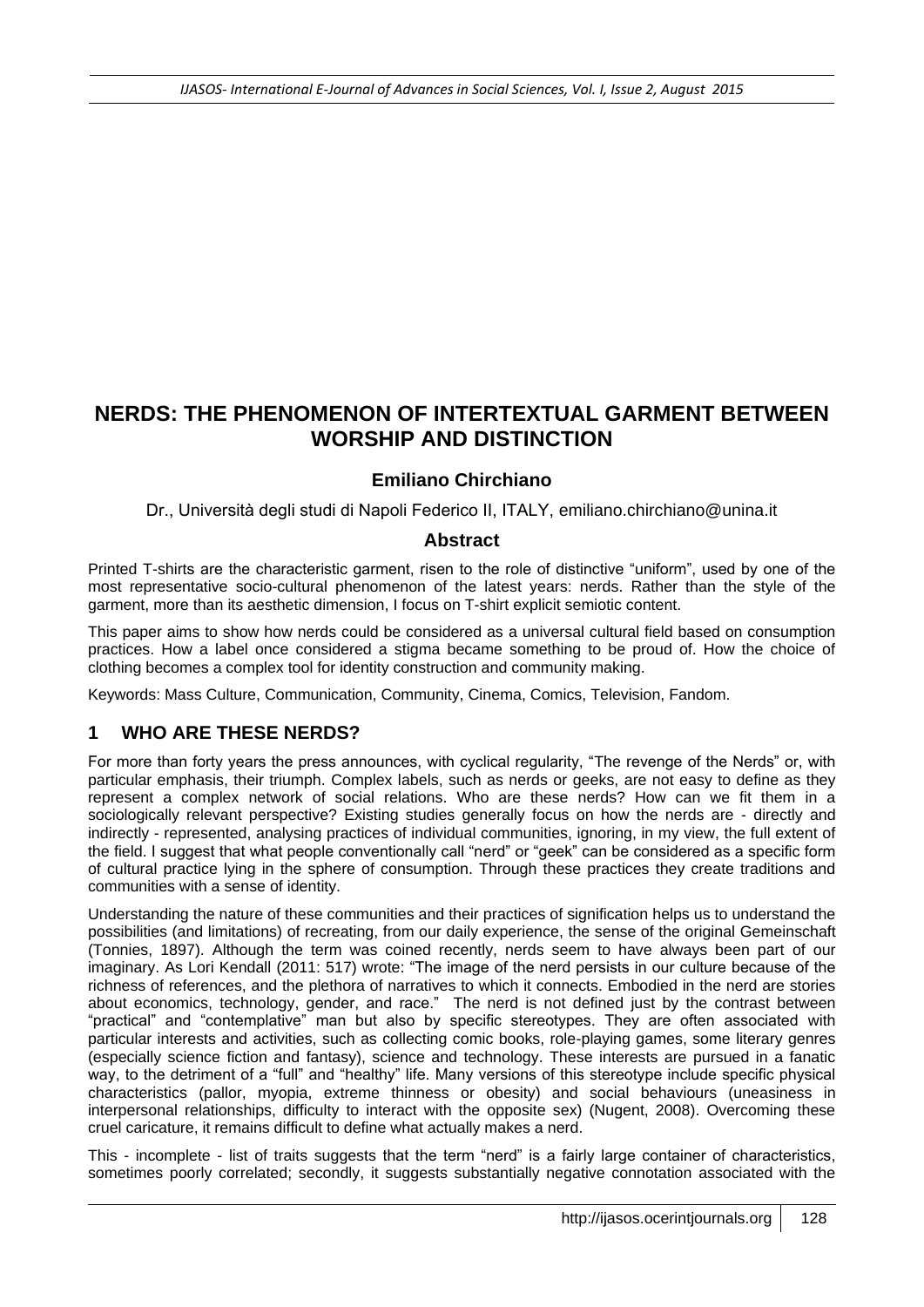term. They are being referred to as, at best, as "mad scientists" or "geniuses", or more often as "losers" or even worse "sick", people suffering from some mental illness that would make them socially unsuitable or detestable. Terms like nerd and geek, though they may sound natural in our everyday social taxonomies, are mere labels. Sometimes applied to people (or fictional characters), sometimes claimed by them, but like all labels, subject to change over time.

To understand who really are those nerds, we can look at the movies or television programs, especially the popular ones, like a privileged viewpoint on the society and its mutations because, like Sergio Brancato (2010) states "The medium film is structurally one of those hot spots where you cannot escape the significance of what is happening here and now. (...) For the sociology all movies can - or rather must become objects of study".

Let's start from the movie "Revenge of the Nerds" (1988), historically known for introducing the classical image of the nerd. The nerd of "Revenge" seems, more than anything else, a simplistic parody. Perhaps its only merit is that it has captured the collective imagination the nerd: clumsy, wearing thick-rimmed glasses and short-sleeved shirts with front pocket full of pens. Nerd and geek representation has changed substantially in the last twenty-five years. In the late 1990s, thanks to the transformation of the economy made by the impact of information technology on daily life, academics and journalists started to positively transform the meaning of the term "nerd"; These are the years when the figure of Bill Gates becomes the paradigm of success: Clumsy, bespectacled and shy but at the same time the richest man in the world. Movies like "Pirates of silicon valley" (1998) or "Triumph of the nerds" (1996) show us this radical change of paradigm. The rise of the nerds as pop culture trend-setters in the 2000s helps us to even better understand the turnaround regarding their popularity. The perception of this success could be easily measured by looking at how the current mainstream tastes are dominated by genres once exclusively enjoyed by nerds. Whatever the unit of measurement is - commercial success, critical acclaim, and the cachet of celebrity - we can observe that cultural products whose nerds and geeks have traditionally been the main audience, today take a prominent place in popular culture.

The neo-classical nerd characters from the TV series "The Big Bang Theory" represents a clear reflection of this phenomenon. The protagonists, nerd and proud, have an updated image: slim, wearing tight shirts, messenger bags and fashionable eyewear. The result of this convergence is the spread of the belief that "nerd is the new cool". Take, for another example, the character of Seth Cohen in the teen-drama "The O.C." Seth is quite different from the classic stereotype of the nerd: he's not ugly, he's extremely ironic and brilliant, representing the archetypal de-stigmatized nerd, no longer ignored by girls, but often, even desired by them. The emergence of a "nerd elegance" could be seen as the culmination (as well as the beginning of disintegration) of nerd culture as collective identity (Tocci, 2009: 4). The nerd is no longer seen as a subject with poor social skills, but simply as a person with specialized and passionate knowledge.

# **2 NERDS AS AN UNIVERSAL CULTURAL FIELD**

While admitting the existence of some fluid and ephemeral social formations, typical of post-modernity, we cannot exclude that formations with relatively high levels of cultural density continue to exist. Along the twentieth century, significant sub-cultural reality emerged: social segments that are detached from the broader culture being - at the same time - part of it, sharing value systems and identity dynamics based on the adoption of discordant lifestyles. The concept of sub-culture still manages to be sociologically effective, at least for those groups that show relatively high levels of "distinction", "commitment" and "autonomy".

Nerd culture may be defined, in this sense, a subculture; without embracing the entire theoretical construct that the school of Birmingham defined in the late 1960s. Even better, we could refer to Pierre Bourdieu "Theory of practice" trying to fight different reductionist theoretical traditions and overcome conceptual dichotomies that have plagued and still torment social thought. In this way we can better interpret the phenomena conventionally called subcultures as sets of integrative practices articulated within specific cultural domains of social life: particularly lifestyle and cultural consumption (Buckingham, 2009). Consumption meant as a daily practice through which culture is interpreted and produced is the subject of research of many disciplines and critical perspectives (Veblen 1899, Baudrillard 1968, Bourdieu 1979, De Certau 1980).

In the frame of a society where class divisions are characterized by fluid permeability, social groups pursue innovative distinctive strategies. In a capitalist system, like the one in which we are "immersed", the personality of an individual, what we can recognize as his ego, can be determined by how he differs from the others, socially and psychologically, through consumption practices.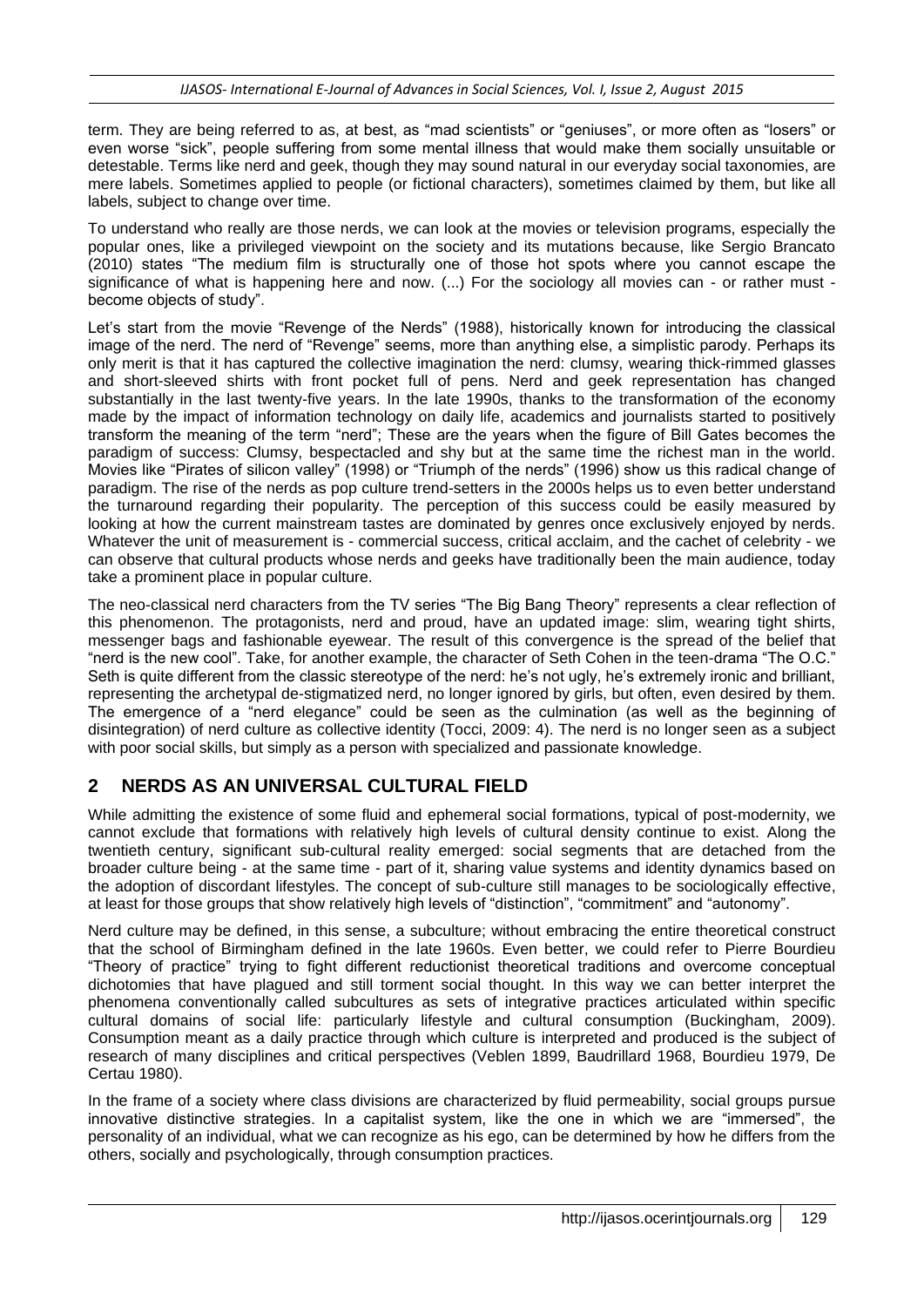Consumption can be seen as a practice of use of meanings, signs and symbols related to the sense of identity articulation of the class; social subjects are classified by their own classifications, by their clothing, and are distinguished from their own distinctions. (Bourdieu, 1979)

Bourdieu sees identity as an image built into a struggle of representations, continuous redefinitions where we all act, classify and are classified. Consumption and lifestyles are linked to the taste, Taste is not the sum of individual preferences: first of all, it "couples and better matches colours, but also people" (Bourdieu, 1979). The taste, socially induced, directs who occupies a particular place in the social space to the practices (or to the assets) that are more appropriate. Full participation in practice presupposes the internalization of guidelines shared: taste infrastructure that limit the right aesthetics in a particular way. Being a nerd, so, is something you do, as implied by the definition of cultural practice. Nerds are not simple "amateurs" but people aware of participating in a shared, global, cultural milieu. If the mass culture, as defined by Morin (1962), is "the first universal culture of history", the nerds are the realization of a universal cultural field.

## **3 COMPRISE AND SEPARATE**

Western society is often defined as "society of the image" not only because the images have expanded their dominion overlapping reality itself, but also because the very idea that we have of the society and its structures has more and more to do with the constructions of the imaginary. In this perspective, the choice of clothing takes on new meaning: it becomes a way to reflect on ourselves, on which part of the self to highlight and translate into an image. The traditional bastions of identity, the structural variables that have always characterized the middle class no longer represent a stable reference system able to regulate costumes and behaviours.

Fashion provides the symbols of belonging to a social circle and not to another: it has the double function to comprise us in a circle and, at the same time, separate from the others (Simmel, 1905). The individual, thanks to these practices related to the appearance, composes and decomposes his social representation: the construction of identity, like fashion, becomes a process in continuous renewal. Fashion has an important social function: introduces a pattern of common behaviour among people belonging to a same group, facilitating the construction of a collective identity, through the use of objects and clothes in which members of the group see their values reflected. Wearing or rejecting a particular garment becomes a reaction to the inclusive - or exclusive - will of a social group and its intrinsic rules. Adopting a kind of dress over another becomes a symbolic expression of a significant difference, favouring the construction of a collective identity. Printed T-shirt represents the characteristic garment used by Nerds. This seemingly casual dress rose to the role of "uniform" in a manner similar to what happened in other subcultures, such as Heavy Metal or Goth. I identified, in the first chapter, lack of style as one of the classical stereotypes about Nerds; instead, a real nerd-specific style, with a specific clothes industry does exist. But rather than the style of the garment, more than its aesthetic dimension, I want to focus on the semiotic and intertextual content of T-shirts.

We can define intertextuality as "the complex interrelationship between a text and other texts taken as basic to the creation or interpretation of the text"<sup>1</sup>. Demonstrating proficiency with the canonical sub-cultural texts is one of the ways in which participants show the ownership of cultural capital. We can consider intertextuality, in this case, not just as a characteristic feature of the texts, but as a real form of creativity. People, in fact, aren't merely publics of the texts, they are active subjects that replicate, transform and change elements of the media they consume. They cite dialogues, emulate styles, hum songs they learn from television, radio and cinema. The knowledge of the texts, the ability to show this skill, is a form of cultural capital highly rated in some areas of society. Nerd culture is certainly part of these areas, in particular through the use of quotations or wearing a particular kind of clothing, halfway between style and citation. Knowledge of citations is also a way of keeping high boundaries to certain groups. The ability to participate actively to intertextuality distinguishes who owns a particular cultural capital from who doesn't. By coding in their clothing references to the imaginary, nerds are able to use these T-shirts as a sign of belonging, exclusively decipherable by their peers that share the same cultural capital.

Frequently these T-shirts depict subjects that may appear childish, with simple references to elements of the mass culture; at the same time they are very complex to decode for those without a thorough knowledge of the subject. As in the case of mashups, compositions achieved by combining together two or more citations. I refer them as "intertextual puzzle": a mix of popular culture subjects, belonging to different universes such

l

<sup>&</sup>lt;sup>1</sup> Definition taken from Merriam, Webster (2005) The Merriam-Webster Dictionary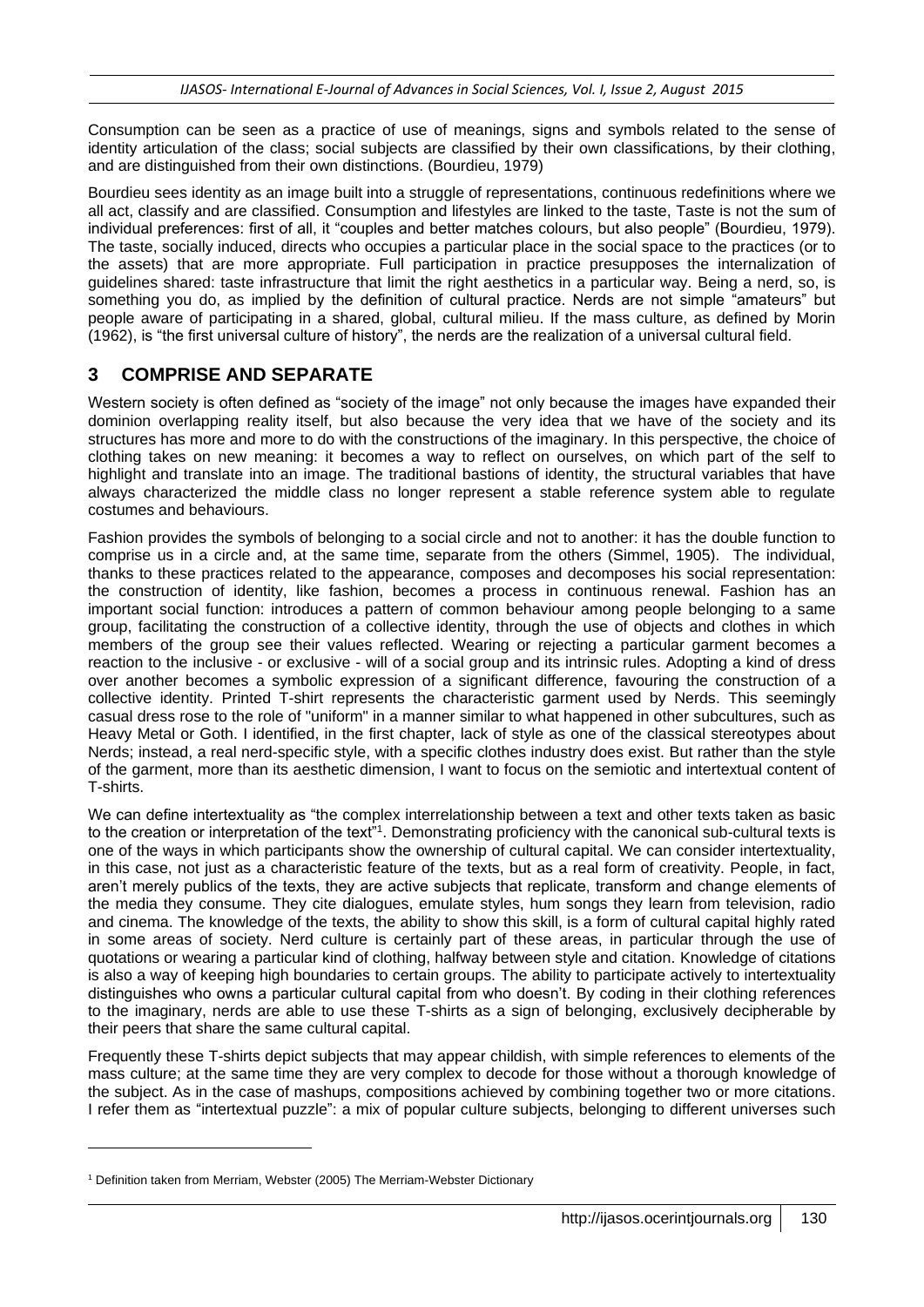as cinema, television and video games; an amalgam of multiple quotes, only understandable by those who deeply know the rules of the sub-cultural field.

## **4 NERD-WEAR**

The proliferation of e-commerce platforms and the streamlining of industrial production has allowed, through the phenomenon known as "the long tail" (Anderson, 2006), the emergence of many market segments aimed by the industry with specific products.

Our culture and our economy are freeing from the importance given to a small number of products, markets, services - the so called mainstream - that are placed on the head of the demand curve, and are moving towards a large number of niches. In an age no longer subject to the constriction of the exhibition spaces, in both physical and temporal way, the industry offers a huge amount of goods and services to these small target niches that potentially represent a more attractive market than the one obtained with a few mass products. Nerd clothing is one of those niches that are becoming increasingly important.

Let's analyse in detail some examples of these shirts, looking at the products of some leading companies like "Threadless" or "Naolito tees". Threadless is an online community of artists and an e-commerce, founded in 2000, by Jake Nickell and Jacob DeHart. Their designs are created and chosen by an online community. Based on the community feedback, about 10 designs are selected each week, printed on clothing and other products, and sold worldwide. This kind of structure, based on crowd sourcing, is perfectly suited to the creation of the specific garment made, in our case, from nerds to nerds.

#### **4.1 Banana Fiction**

This T-shirt (Fig. 1),designed by the artist Alberto Arni and sold on Threadless, is a perfect example of mashup of quotes involving different forms of cultural capital that require, to be interpreted and understood completely, an in-depth knowledge of different contexts: in this case movies, animation and pop-art.



Fig. 1: Banana Fiction T-shirt from [www.threadless.com](http://www.threadless.com/)

Printed on the illustrated shirt we see two Minions, Jerry and Dave, two characters from the animated film "Despicable me" who, wearing a suit, wield two bananas as if they were guns.

The "minions" are the handyman henchmen of Gru, the film's protagonist. Their main task is to follow and help their "boss" in his "evil" missions.

Trying to decipher the pattern of citations included in this illustration, we can find the first reference to the work of the street artist called "Banksy", painted on the walls of the "Old Street" (Fig. 2) underground station in London until April 2007 (before being deleted from diligent - as insensitive to art - employees of the London Underground).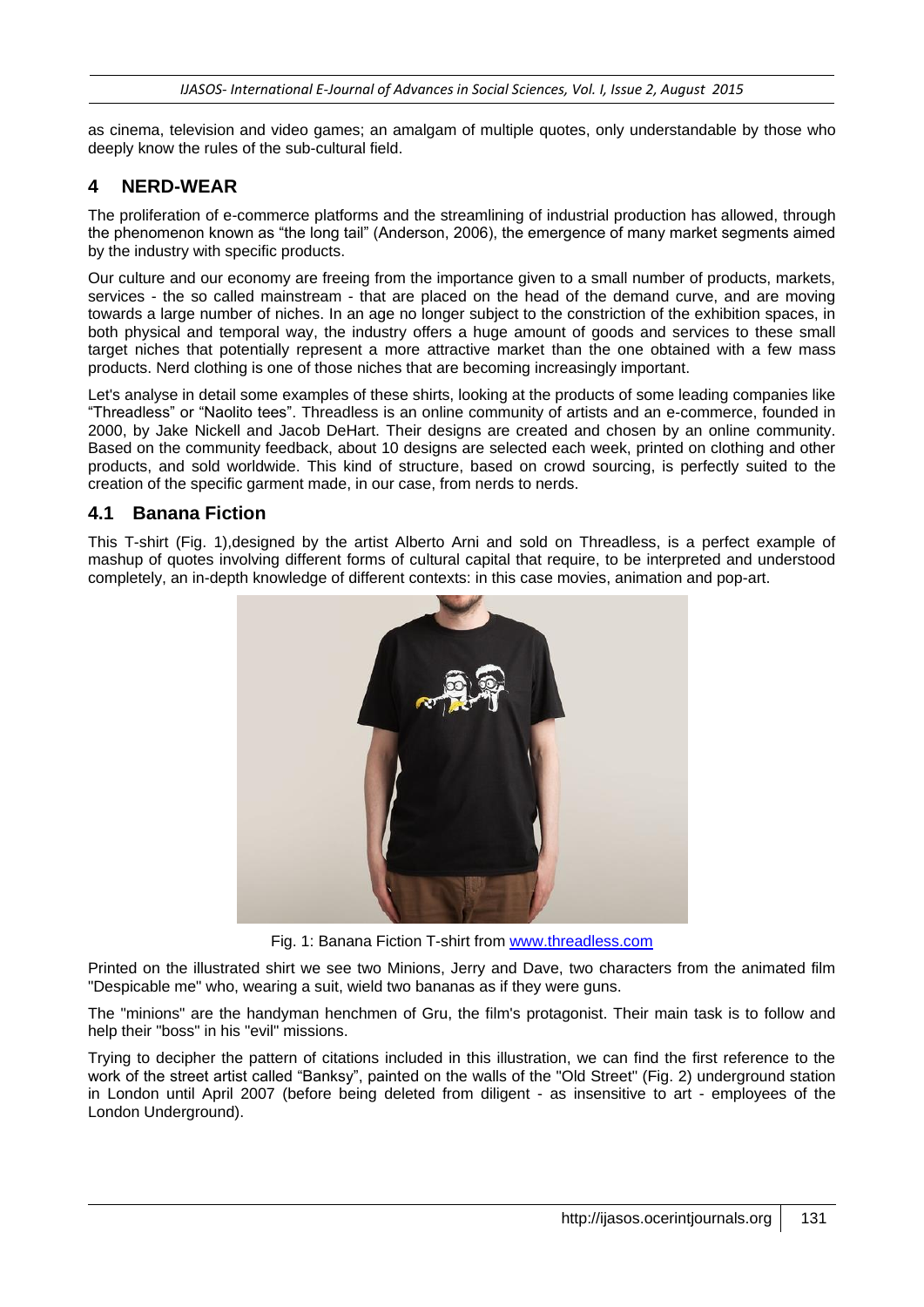

Fig. 2: Banksy mural in old street, London

The Old Street wall painting is considered one of his most representative works, as well as one of the oldest, since it has been for more than 5 years in the central location of the capital, portraying John Travolta and Samuel L. Jackson in the shooting position holding two bananas instead of guns. A perfect example of "Pulp Art", the transposition of Tarantino's philosophy in painting, mixed with the irreverent spirit of Banksy.

The street art opera recalls an iconic scene of one of the most successful Quentin Tarantino's movies, "Pulp fiction". We can see (Fig. 3) the frame that inspired Banksy and, subsequently, Alberto Arni.

In this movie the two actors play the role of two henchmen - or, at this point, we could say two minions - in the service of the mob boss Marsellus Wallace.



Fig. 3: John Travolta and Samuel L. Jackson in Quentin Tarantino's "Pulp Fiction"

What it may appear as a simple T-shirt with a childish drawing, showing two characters of an animated movie, it is actually a complex mashup of quotes, an intertextual puzzle that can be recognized, as I stated earlier, and decoded only by those who have a suitable cultural capital.

With a certain amount of irony, Jerry and Dave, "minions" from the movie "Despicable Me", are likened to Travolta and Jackson. Instead of guns they wield two bananas (fruit that characterizes them, being their only food) as in the Banksy mural art.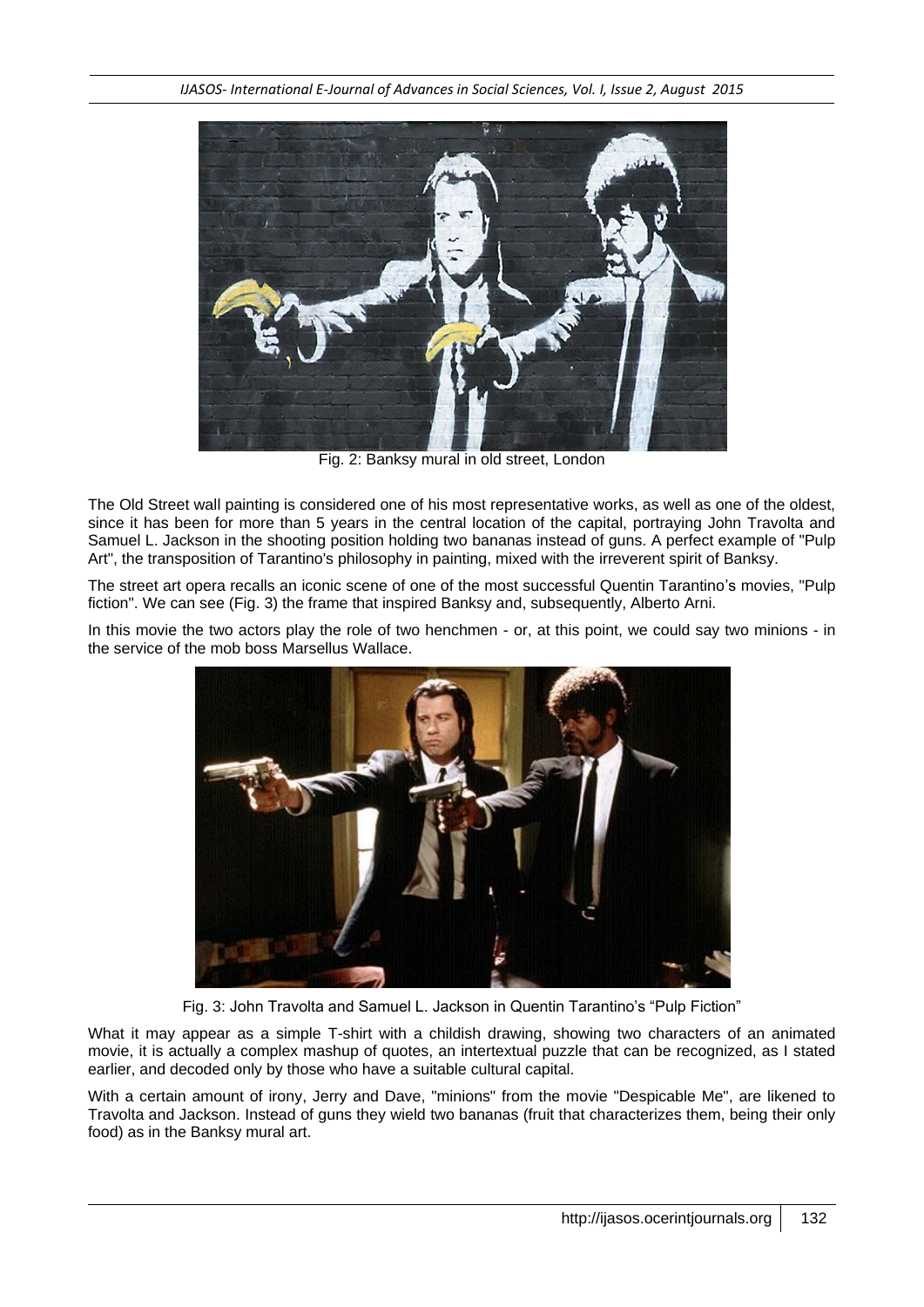# **4.2 Dawn of Gaming**

This T-shirt (Fig. 4), on sale on www.naolito.com, shows an illustration difficult to understand at first glance. We see, in a desolate valley, a huge joypad standing. We can recognize the iconic peripheral of the Nintendo Entertainment System (NES) console. Some gorillas watch it from a distance, seeming scared. One of them, wearing an extravagant red tie and surrounded by barrels, approaches and touches it.





Fig. 4: Dawn of gaming T-shirt, from [www.naolito.com](http://www.naolito.com/)

Knowing the world of video games, it is not difficult to recognize the gorilla in the foreground: it is Donkey Kong (ドンキーコング Donkī Kongu), a character created by Shigeru Miyamoto as the antagonist of Mario (the iconic character from Nintendo) in the video game "Donkey Kong" (Fig. 5) and starring, later, in many other Nintendo games.

Donkey Kong appears for the first time in the homonymous video game. The Gorilla kidnaps a blonde girl bringing her on the top of an under construction building.

Mario, the hero, will try to save her from its clutches, climbing the building and avoiding barrels thrown by the gorilla. The idea of the gorilla in love that kidnaps the girl reminds us, of course, the extraordinary film King Kong (1933). In 1994, with the launch of the Game Boy version of the video game, the character is redrawn wearing, since then, an iconic red tie (Fig. 5).



Fig. 5: Donkey Kong videogame screenshot, Donkey Kong 1994 restyling

Let's try to decipher the rest of the scene. Monkeys intrigued by a huge monolith in a desolate valley. Anyone who loves cinema will recognize one of the most famous scenes in movie history: the so called "the dawn of man" from Stanley Kubrick's "2001: a space odyssey"(Fig. 6).

A group of hominids, led by their head, barely survives in a barren and hostile environment. One day in front of their cave a large black monolith mysteriously appears. Hominids, coming into contact with it learn how to use tools to hunt animals and to defend the territory by killing enemies.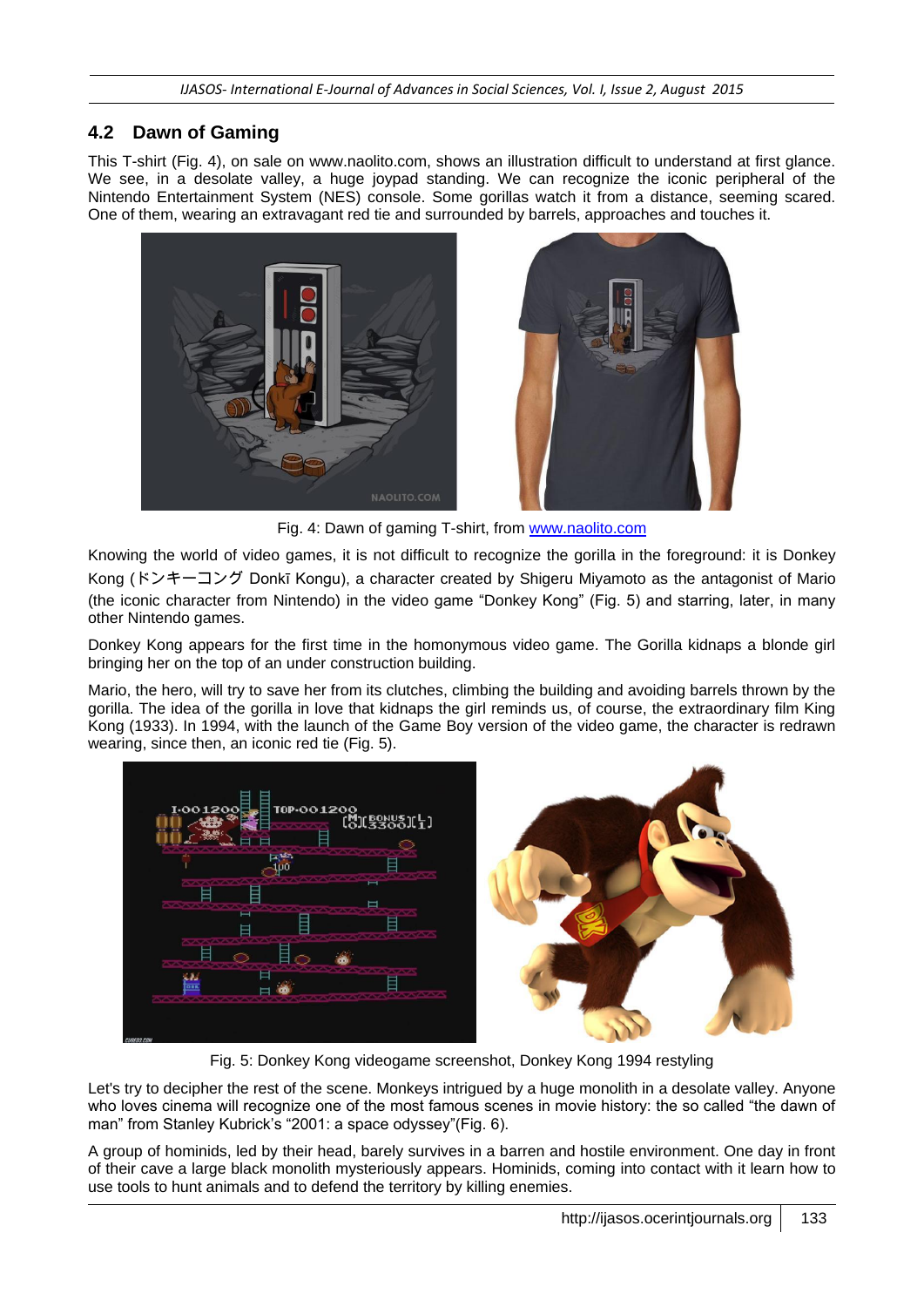

Fig. 6: Stanley Kubrick's "The dawn of man" from "2001: a space odyssey"

The idea of the artist who designed this T-shirt is that the Nintendo joypad represents, in a broad sense, the dawn of video-gaming. Although not the first video game console ever, Nintendo Entertainment System was certainly the most significant, the one that historically has approached to this world millions of fans. The joypad, as the Kubrick's monolith, is the tool to take full control of the universe, giving the gamer ultimate power. Therefore, this shirt is another example of "exclusive" garment that allows, in a non-verbal way, to communicate membership in a particular social group and knowledge of its culture, allowing instantaneous mutual recognition by those who possess the keys to decode it.

## **5 CONCLUSION**

Revenge of the Nerd is in a status of perpetual reaching for a completion which is never accomplished. Despite an apparent de-stigmatization of nerd culture is taking place, many of the negative stereotypes persist. More and more people accept the comics, video games, science fiction, role-playing games as legitimate forms of cultural expression and not just as trivial leisure interests. However, you can still be considered a "loser": the stereotype of the sloppy nerd, alone in his room escaping every social relationship not mediated by a screen, facing the sunlight only when absolutely necessary, still exists. Of course, there is not an actual person fitting into this stereotype, yet it is still exists in the media as in everyday speech, as a kind of warning to "don't be too nerd." The meaning of being Nerd is always the result of a negotiation defined in a social context (Boyd, 2008). To be a "good nerd" or a "bad nerd" depends on who is talking and what about. In common sense, "to be nerd" is considered a synonymous with "being passionate about something" a rhetoric that legitimates consumer practices regardless of their status in the hierarchy of traditional culture.

What may seem futile, as the most common genres of pop culture, when it becomes a cultural practice can grow as a driving force in the development of individual and collective identities? Understanding the nature of these communities and practices of signification that take place within them helps us understand the possibilities - and limitations - of recreating communities in our daily experience. We live in a society where people begin to understand the need to accept the fact that their views are often an expression of a minority without trying to impose a "normal" vision. A culturally healthier society, where the "revenge of the nerds" is finally fulfilled in a world in which everyone is, in some way, nerd for something.

### **REFERENCE LIST**

Anderson, C. (2006). *The Long Tail: Why the Future of Business is Selling Less of More*. New York: **Hyperion** 

Baudrillard, J. (1968). *Le Système des Objets*. Paris: Gallimard.

Bourdieu, P. (1979). *La Distinction. Critique Sociale du Jugement*. Paris: Editions de Minuit.

Boyd, D. (2008). *Taken Out of Context: American Teen Sociality in Networked Publics*. PhD Dissertation. University of California-Berkeley, School of Information.